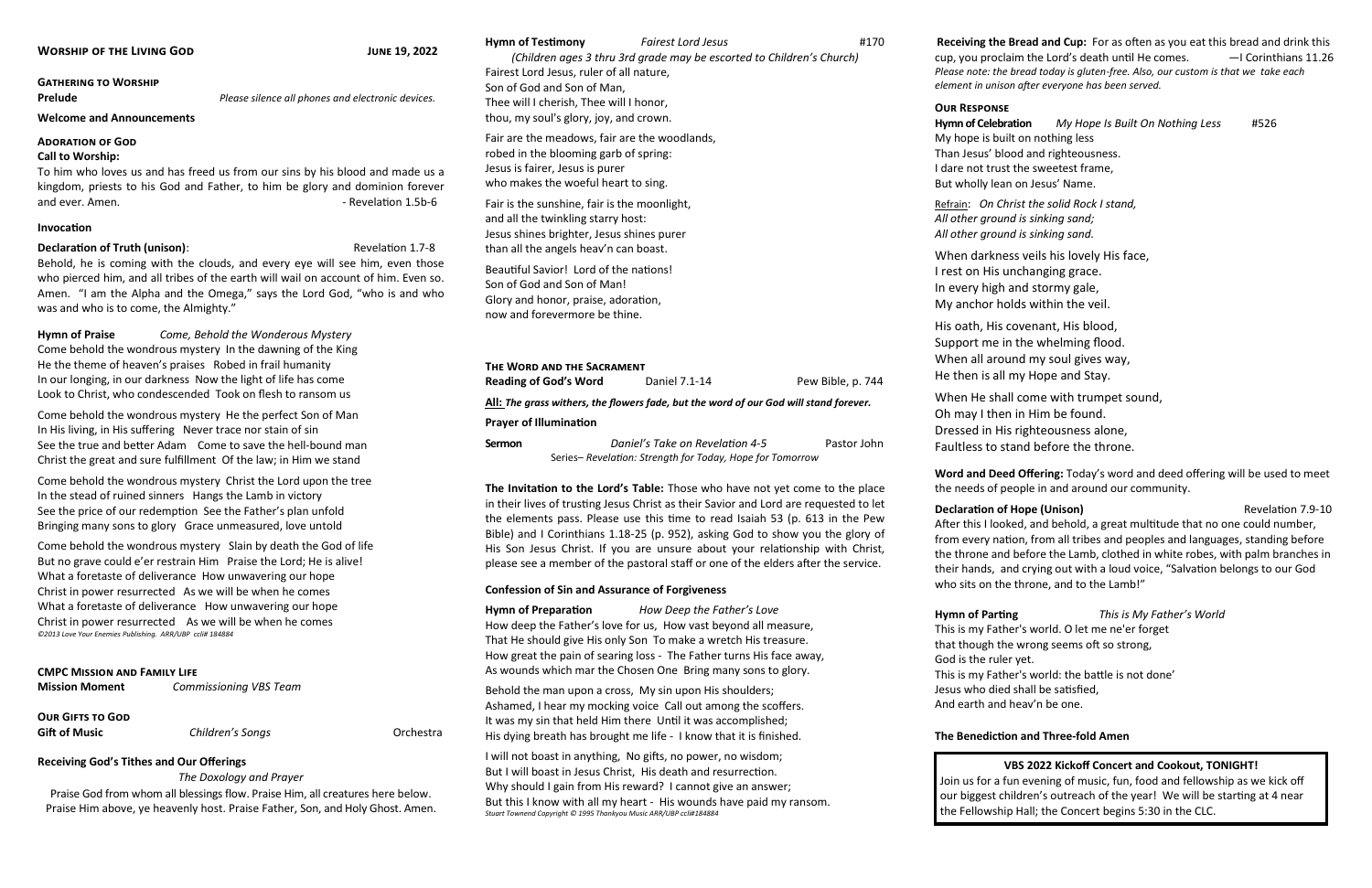## **Serving Christ at CMPC June 19, 2022**

|                                                                                                            | Serving Christ at CMPC June 19, 2022                                                                                                                                                                                              | <b>EXALT GOD</b><br>EQUIP GOD'S PEOPLE<br><b>ENGAGE GOD'S WORLD</b>                                                                                                                                               |
|------------------------------------------------------------------------------------------------------------|-----------------------------------------------------------------------------------------------------------------------------------------------------------------------------------------------------------------------------------|-------------------------------------------------------------------------------------------------------------------------------------------------------------------------------------------------------------------|
| Lock-up                                                                                                    | Dennis Swinehart and Jake Braselton                                                                                                                                                                                               | PO Box 7280, Chestnut Mountain, GA 30502                                                                                                                                                                          |
| 8:30am                                                                                                     |                                                                                                                                                                                                                                   | 770-967-3440 www.cmpca.org<br>churchoffice@cmpca.org<br>Office Hours: Mon-Thurs, 9am-3pm                                                                                                                          |
| <b>Ushers</b>                                                                                              | Dean Warnock, Don Shanks, Chuck Eidson,<br>Eric Tucker, Marty Moore                                                                                                                                                               | WiFi Password: CMPC-TULIP<br><b>Staff</b>                                                                                                                                                                         |
| Greeters                                                                                                   |                                                                                                                                                                                                                                   | John S. Batusic, Pastor . Ben Phillips, Pastor of Ministries<br>Kennedy Smartt, Chaplain to the Community . Dee Hammond, Pastor of Missions & Outreach                                                            |
| Infants/Toddlers                                                                                           | Marie Tiano                                                                                                                                                                                                                       | Richard MacLagan, Minister of Music . Mike Owens, Minister to Children<br>Travis Brown, Pastor to Youth . Sarah Tilley, Youth Ministry Assistant                                                                  |
|                                                                                                            |                                                                                                                                                                                                                                   | Lynn Perkins, Kitchen Coordinator • Nancy Burkhart, Preschool Director                                                                                                                                            |
| Children's Church                                                                                          | <b>Becky Batusic</b>                                                                                                                                                                                                              | Floy Jumper, Facility Manager . Mindy Burch, Church Administrator<br>Susan MacLagan, Accompanist . Bev Bradbury, Organist                                                                                         |
| Junior Assistants                                                                                          |                                                                                                                                                                                                                                   | <b>Session</b><br>Scott Allen . Bob Bishop . Jason Cunningham . Andy Jobson . Robert Martin                                                                                                                       |
| 11am                                                                                                       |                                                                                                                                                                                                                                   | Will McVey . Marty Moore . John Rollo . Steve Saville<br>Dennis Swinehart • Dean Warnock<br>Elders Emeriti                                                                                                        |
| <b>Ushers</b><br>Steve Saville, Richard Conley, Ryan Conley,<br>Michael Johnson, Sawyer Johnson, Edd Price | Dick Batusic . John Browning . Jim Parks . Jack Sweeney . Andy Watkins<br><b>Diaconate</b>                                                                                                                                        |                                                                                                                                                                                                                   |
|                                                                                                            | Jake Braselton • P.J. Friedell • Matt Hall • Mark Pignolet • Steve Wentz                                                                                                                                                          |                                                                                                                                                                                                                   |
| Greeters                                                                                                   | <b>Bob Bishop</b>                                                                                                                                                                                                                 | <b>Women's Ministry Leadership Team</b><br>Susan Wentz • Peggy Creighton • Linda Hutchinson • Lynn Price • Lezlie Valentine<br>Sarah Lingerfelt • Jen Burkhart • Barbara Jumper<br><b>CMPC Supported Missions</b> |
|                                                                                                            |                                                                                                                                                                                                                                   | Unless otherwise indicated, all missionaries are with Mission to the World                                                                                                                                        |
| Infants/Toddlers                                                                                           | Katie Hammond and Rebecca Phillips                                                                                                                                                                                                | Asia/New Zealand<br>Japan: Darlene Johnson, Jonas & Christina Davison . Taiwan: Becky White                                                                                                                       |
| Children's Church                                                                                          | Sarah Beth Gossage                                                                                                                                                                                                                | Thailand: Tim & Rhianna Mills, Noah & Karleigh Stephens, Trey & Kiki Adams<br>New Zealand: Paul & Crystal Henry                                                                                                   |
| <b>Junior Assistants</b>                                                                                   | Lily and Hannah Prince                                                                                                                                                                                                            | <b>Europe</b><br>Bulgaria: Grace Chung, Gary & Tammy Elliott REF                                                                                                                                                  |
| 6:30pm                                                                                                     |                                                                                                                                                                                                                                   | Poland: Nathan & Kasia Tunnell REF . Czech Republic: Miriam Grady<br>Germany: Sam & Elizabeth Goodwin, Pamyla Burrack, Brian & Megan Moore<br>England: Brett & Valerie McAlpin,                                   |
| Nursery                                                                                                    | Romania: Derek & Catalina Kreider • Greece: David & Erin Pervis                                                                                                                                                                   |                                                                                                                                                                                                                   |
|                                                                                                            |                                                                                                                                                                                                                                   | Americas<br>Canada: Bill & Mae Lee Letchworth, Rohan & Rebecca Crown, Carrie Rice<br>Honduras: Alex & Maggie Halbert . Peru: Andrew & Krista May, Julia King                                                      |
| <b>Today</b>                                                                                               | <b>This Week at CMPC</b>                                                                                                                                                                                                          | Africa<br>East Africa: Donna • Kenya: Sherwood & Bethany Griggs, Anaweza<br><b>Unreached Peoples</b>                                                                                                              |
| 8:30am, 11am                                                                                               | <b>Worship Services</b>                                                                                                                                                                                                           | Last names and locations withheld due to the sensitive nature of their situations.<br>David & Marcia . Franklin & Beth . Emily . Kurt & Jill                                                                      |
|                                                                                                            |                                                                                                                                                                                                                                   | David & Jan • Phil & Amina • Calvin & Geeta • Micah & Blair                                                                                                                                                       |
| 10am                                                                                                       | Sunday School                                                                                                                                                                                                                     | <b>Global Ministries:</b>                                                                                                                                                                                         |
|                                                                                                            |                                                                                                                                                                                                                                   | Linda Summer, Agape Puppets . Global Training: Mike & Robin McMahan<br><b>United States</b>                                                                                                                       |
| <b>VBS Concert and Kickoff</b><br>5:30pm                                                                   | Hernando & Debbie Saenz, MNA Hispanic Ministry Coordinator                                                                                                                                                                        |                                                                                                                                                                                                                   |
|                                                                                                            | Alan & Kim Foster, MNA Church Planter Recruiter;<br>Reformed University Fellowship International Jeff & Caroline Thompson, UGA;                                                                                                   |                                                                                                                                                                                                                   |
| Wednesday                                                                                                  |                                                                                                                                                                                                                                   | Reformed University Fellowship: Tracey & Suzanne West, GA Tech;                                                                                                                                                   |
|                                                                                                            | Ben & Anna Coppedge, Caysie Ashton, UGA;                                                                                                                                                                                          |                                                                                                                                                                                                                   |
| NO WNA                                                                                                     |                                                                                                                                                                                                                                   | Vision 938: Mwamba & Nyema Johnson, Atlanta University Center<br>PCA Church Planters: Curran & Abby Bishop, Milford, CT;                                                                                          |
|                                                                                                            | Buck & Kaitlyn Rogers, Braselton, GA;                                                                                                                                                                                             |                                                                                                                                                                                                                   |
|                                                                                                            |                                                                                                                                                                                                                                   | Alejandro & Beth Oropeza, Amistad Hispana, Chestnut Mountain, GA;                                                                                                                                                 |
|                                                                                                            |                                                                                                                                                                                                                                   | Clay & Liz Werner, Oconee County, GA                                                                                                                                                                              |
|                                                                                                            | Presbyterian Church in America (PCA) Agencies<br>Administrative Committee . The Committee on Discipleship Ministries . Covenant College<br>Georgia Foothills Presbytery . MTW. MNA . Reformed University Fellowship . Ridge Haven |                                                                                                                                                                                                                   |
|                                                                                                            | <b>Local Ministries</b><br>Adults Protecting Children . Center Point . Choices Pregnancy Care Center . Eagle Ranch<br>Frontline Response (Out of Darkness) • Gateway House • Good News at Noon<br>Sacred Roots Farm . Young Life  |                                                                                                                                                                                                                   |
|                                                                                                            |                                                                                                                                                                                                                                   |                                                                                                                                                                                                                   |

回旋神